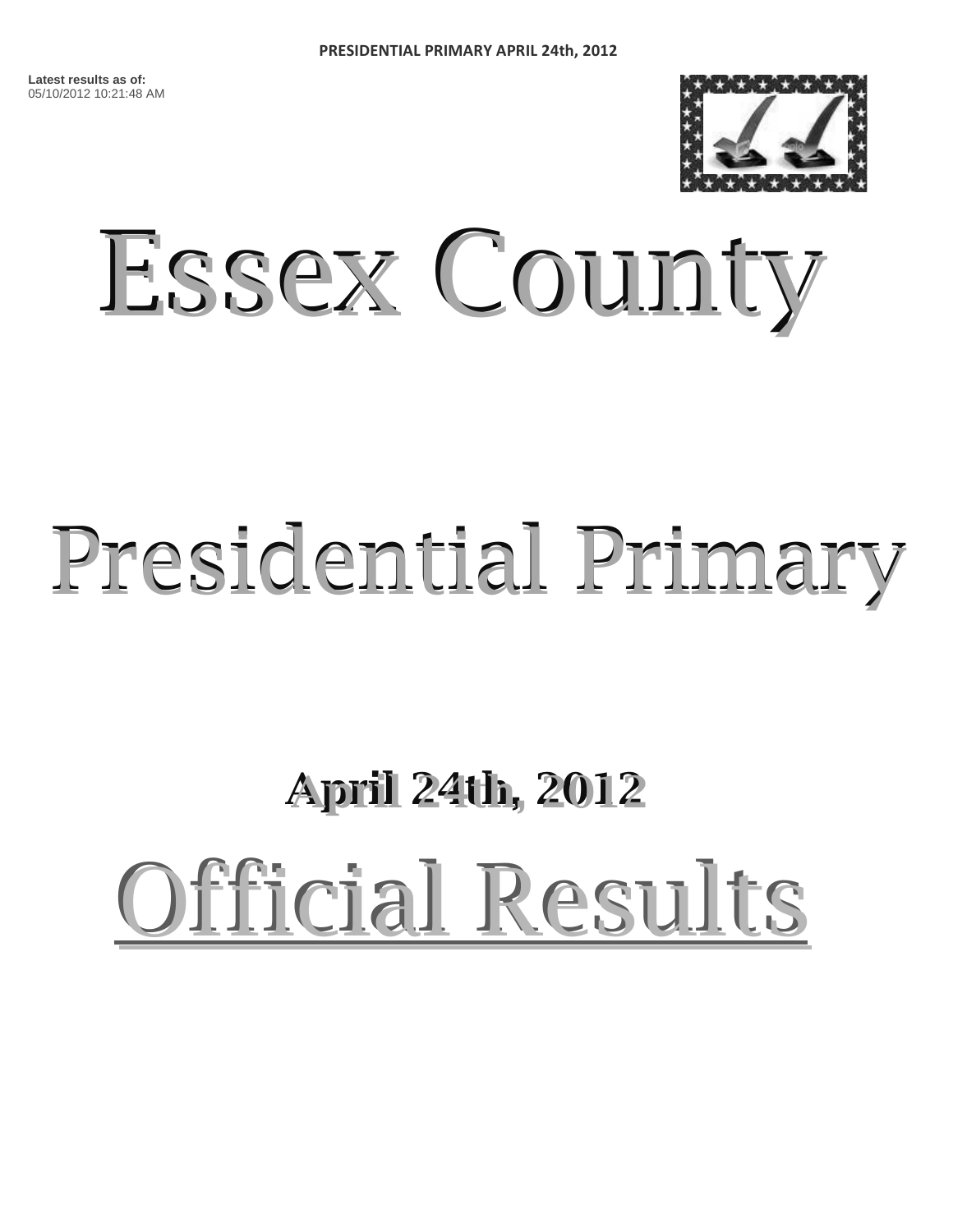## PRESIDENT OF THE UNITED STATES

ALL: 940

|                | Ron Paul:             | 162            | <b>REPUBLICAN</b> |
|----------------|-----------------------|----------------|-------------------|
|                | Newt Gingrich:        | 96             | <b>REPUBLICAN</b> |
|                | Mitt Romney:          | 553            | <b>REPUBLICAN</b> |
|                | <b>Rick Santorum:</b> | 129            | <b>REPUBLICAN</b> |
| Assy 113th     |                       | Assy 114th     |                   |
| Ron Paul:      | 153                   | Ron Paul:      | 9                 |
| Newt Gingrich: | 90                    | Newt Gingrich: | 6                 |
| Mitt Romney:   | 536                   | Mitt Romney:   | 17                |
| Rick Santorum: | 124                   | Rick Santorum: | 5                 |
| Cong 20th      |                       | Cong 23rd      |                   |
| Ron Paul:      | 77                    | Ron Paul:      | 85                |
| Newt Gingrich: | 29                    | Newt Gingrich: | 67                |
| Mitt Romney:   | 212                   | Mitt Romney:   | 341               |
| Rick Santorum: | 44                    | Rick Santorum: | 85                |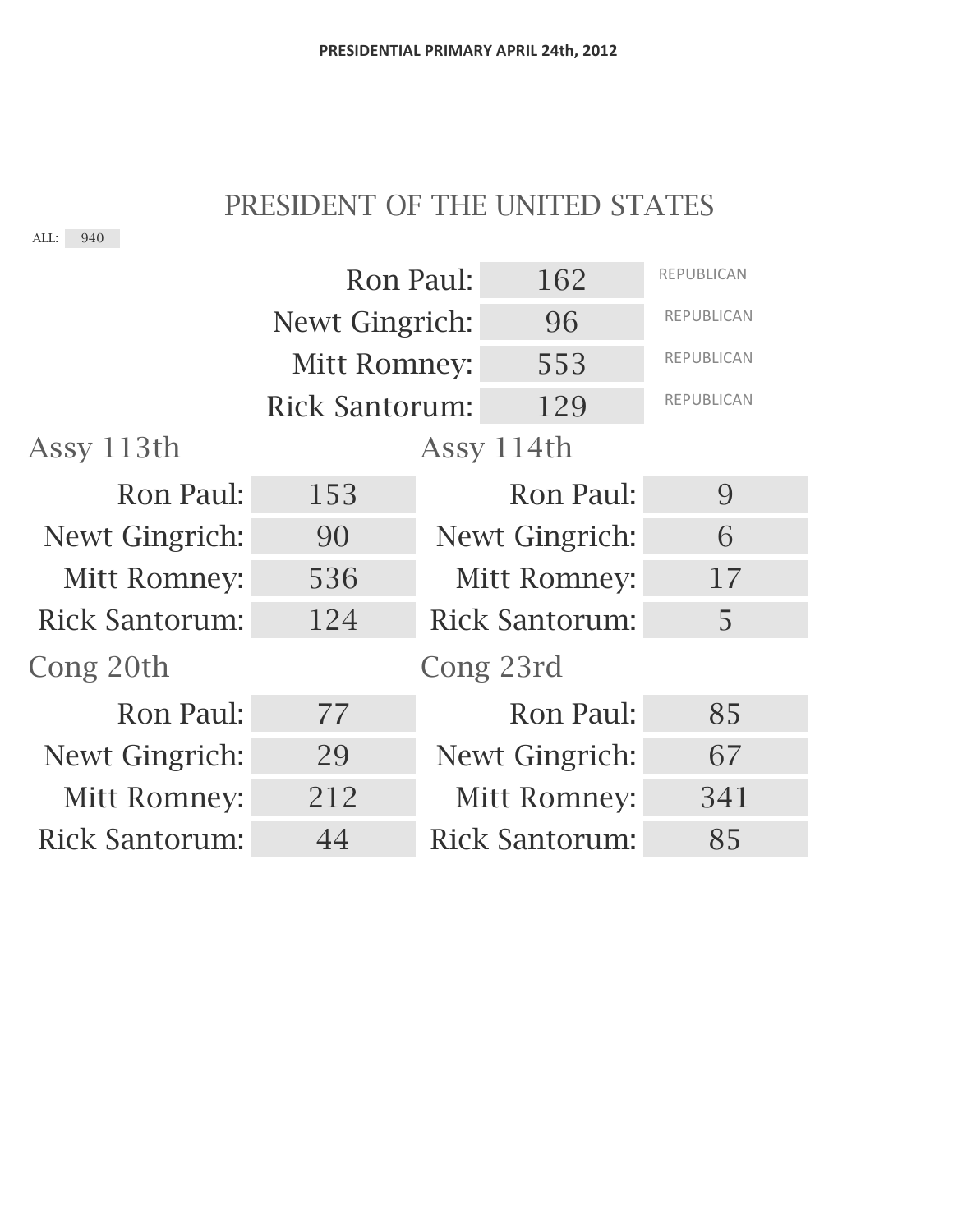## Elec Yr: 2012 Town: CHESTERFIELD Assy Dist 113th - Cong Dist 23rd STATEMENT OF CANVASS of Votes Cast at the Presidential Primary Election Held April 24, 2012

## PRESIDENT OF THE UNITED STATES

| 1B: Ron Paul      |  |
|-------------------|--|
| 2B: Newt Gingrich |  |
| 3B: Mitt Romney   |  |
| 4B: Rick Santorum |  |

## Town: CHESTERFIELD ED: 1

#### PRESIDENT OF THE UNITED STATES

| 1B: Ron Paul      |  |
|-------------------|--|
| 2B: Newt Gingrich |  |
| 3B: Mitt Romney   |  |
| 4B: Rick Santorum |  |

## Town: CHESTERFIELD ED: 2

#### PRESIDENT OF THE UNITED STATES

| 1B: Ron Paul      |  |
|-------------------|--|
| 2B: Newt Gingrich |  |
| 3B: Mitt Romney   |  |
| 4B: Rick Santorum |  |

## Town: CHESTERFIELD ED: 4

| 1B: Ron Paul      |  |
|-------------------|--|
| 2B: Newt Gingrich |  |
| 3B: Mitt Romney   |  |
| 4B: Rick Santorum |  |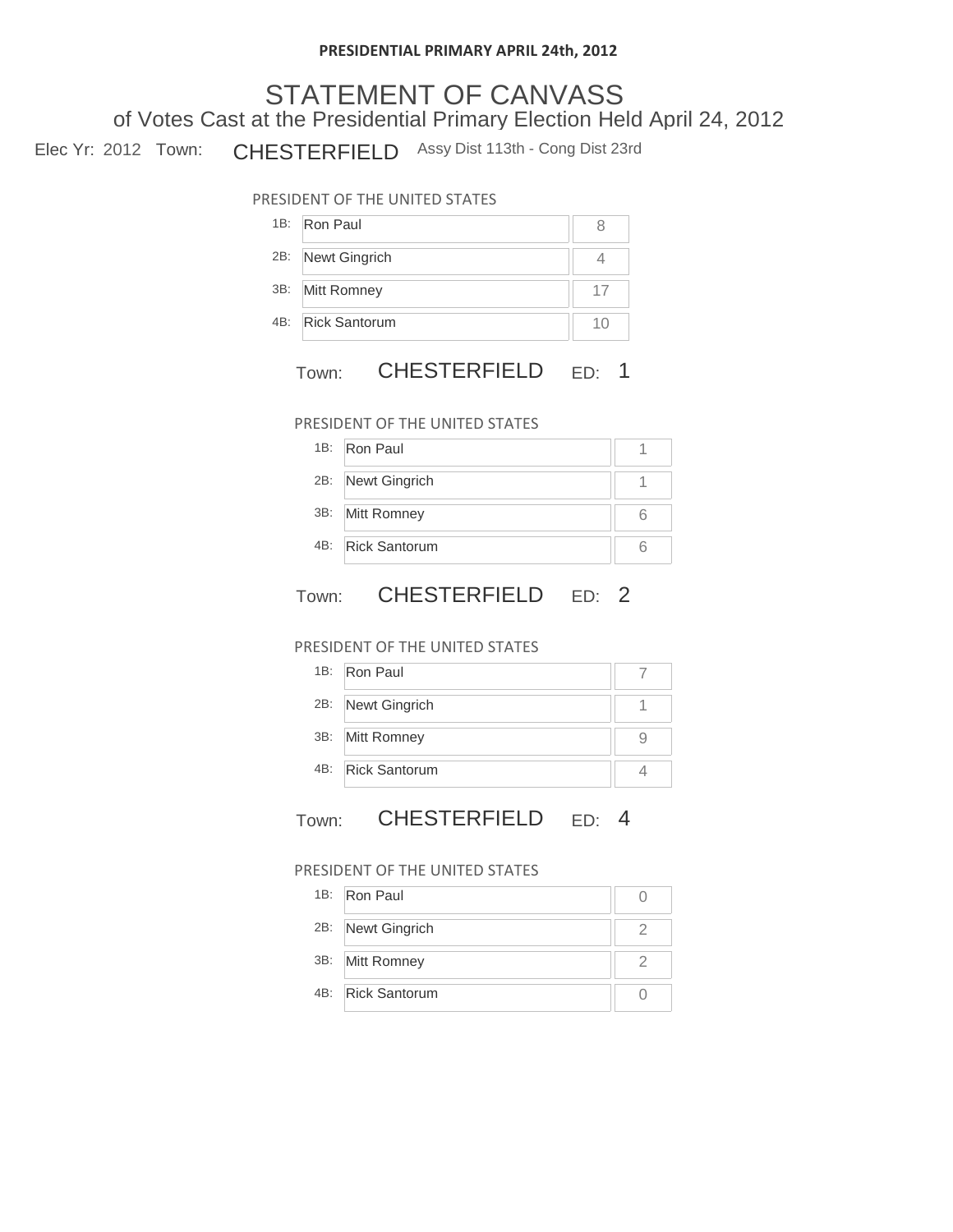## Elec Yr: 2012 Town: CROWN POINT Assy Dist 113th - Cong Dist 23rd STATEMENT OF CANVASS of Votes Cast at the Presidential Primary Election Held April 24, 2012

## PRESIDENT OF THE UNITED STATES

| 1B: Ron Paul      | r. |
|-------------------|----|
| 2B: Newt Gingrich |    |
| 3B: Mitt Romney   | 42 |
| 4B: Rick Santorum |    |

## Town: CROWN POINT ED: 1

#### PRESIDENT OF THE UNITED STATES

| 1B: Ron Paul      |    |
|-------------------|----|
| 2B: Newt Gingrich |    |
| 3B: Mitt Romney   | 21 |
| 4B: Rick Santorum |    |

## Town: CROWN POINT ED: 2

#### PRESIDENT OF THE UNITED STATES

| 1B: Ron Paul      |  |
|-------------------|--|
| 2B: Newt Gingrich |  |
| 3B: Mitt Romney   |  |
| 4B: Rick Santorum |  |

## Town: **CROWN POINT** ED: 3

| 1B: Ron Paul      |    |
|-------------------|----|
| 2B: Newt Gingrich |    |
| 3B: Mitt Romney   | 19 |
| 4B: Rick Santorum |    |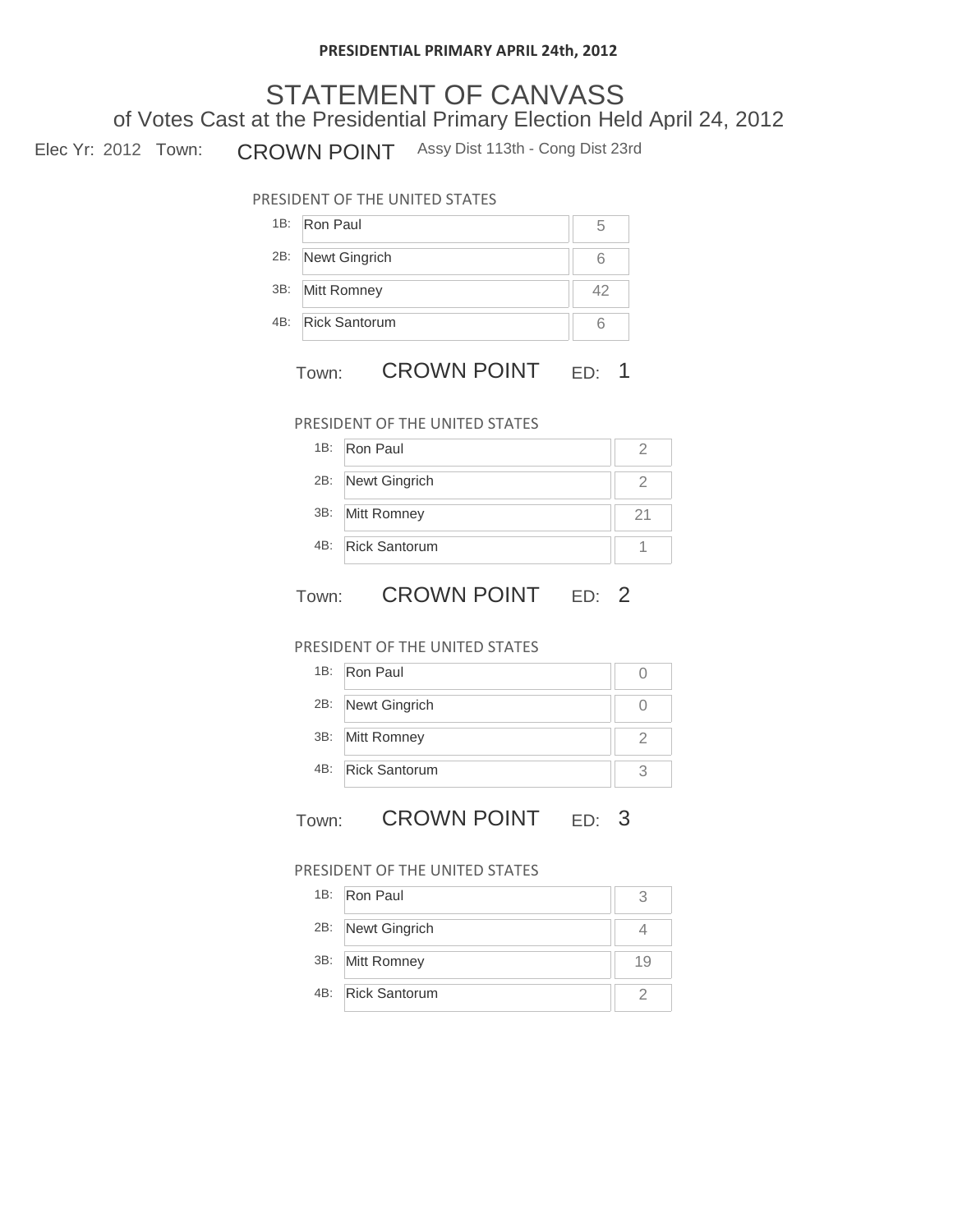## Elec Yr: 2012 Town: ELIZABETHTOWN Assy Dist 113th - Cong Dist 23rd STATEMENT OF CANVASS of Votes Cast at the Presidential Primary Election Held April 24, 2012

| 1B: Ron Paul      |  |
|-------------------|--|
| 2B: Newt Gingrich |  |
| 3B: Mitt Romney   |  |
| 4B: Rick Santorum |  |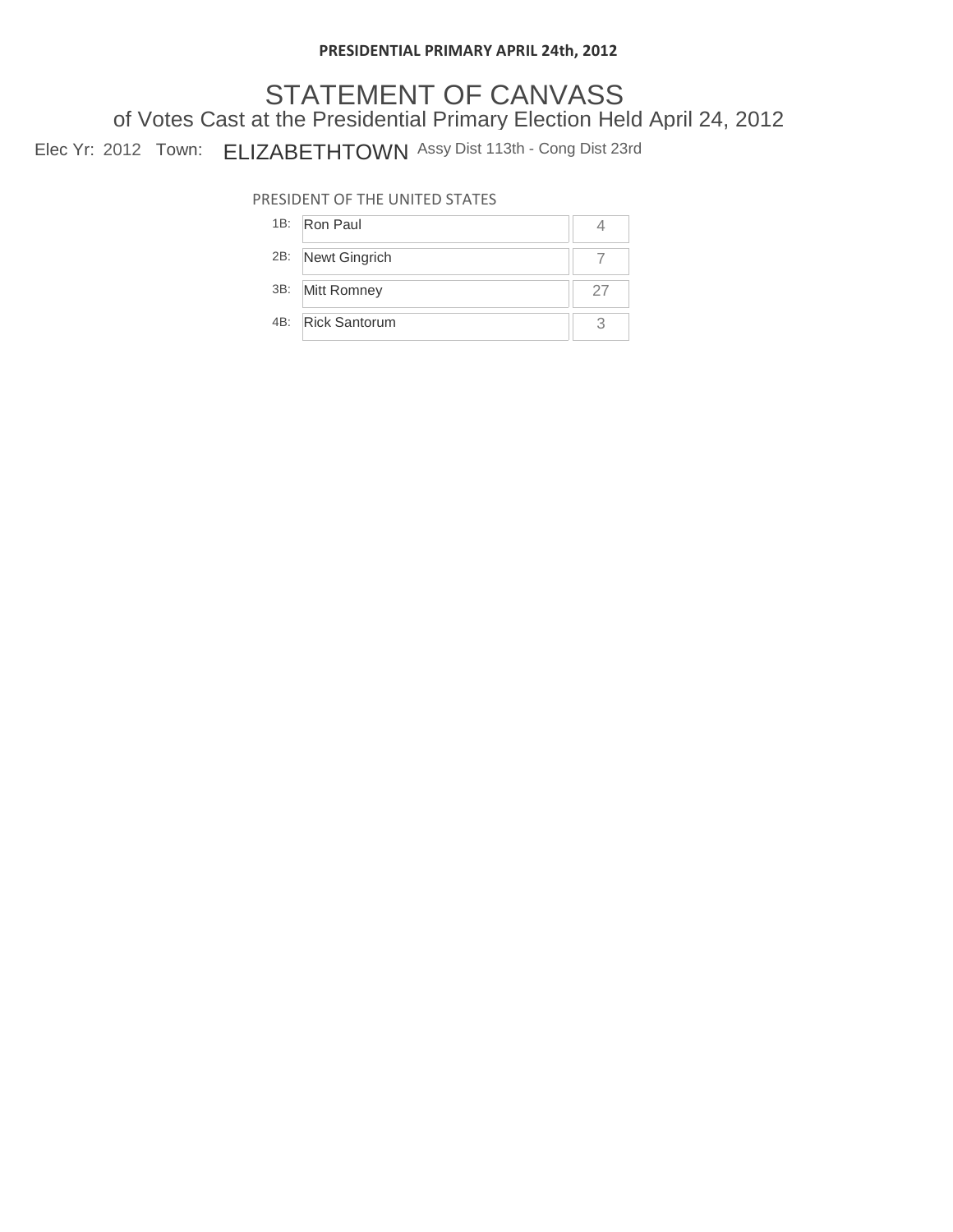## STATEMENT OF CANVASS of Votes Cast at the Presidential Primary Election Held April 24, 2012

Elec Yr: 2012 Town: ESSEX Assy Dist 113th - Cong Dist 23rd

## PRESIDENT OF THE UNITED STATES

|     | 1B: Ron Paul      |  |
|-----|-------------------|--|
| 2B: | Newt Gingrich     |  |
|     | 3B: Mitt Romney   |  |
|     | 4B: Rick Santorum |  |
|     |                   |  |

## Town: ESSEX ED: 1

#### PRESIDENT OF THE UNITED STATES

| 1B: Ron Paul      |  |
|-------------------|--|
| 2B: Newt Gingrich |  |
| 3B: Mitt Romney   |  |
| 4B: Rick Santorum |  |
|                   |  |

## Town: **ESSEX** ED: 2

| 1B: Ron Paul      |   |
|-------------------|---|
| 2B: Newt Gingrich |   |
| 3B: Mitt Romney   | 5 |
| 4B: Rick Santorum |   |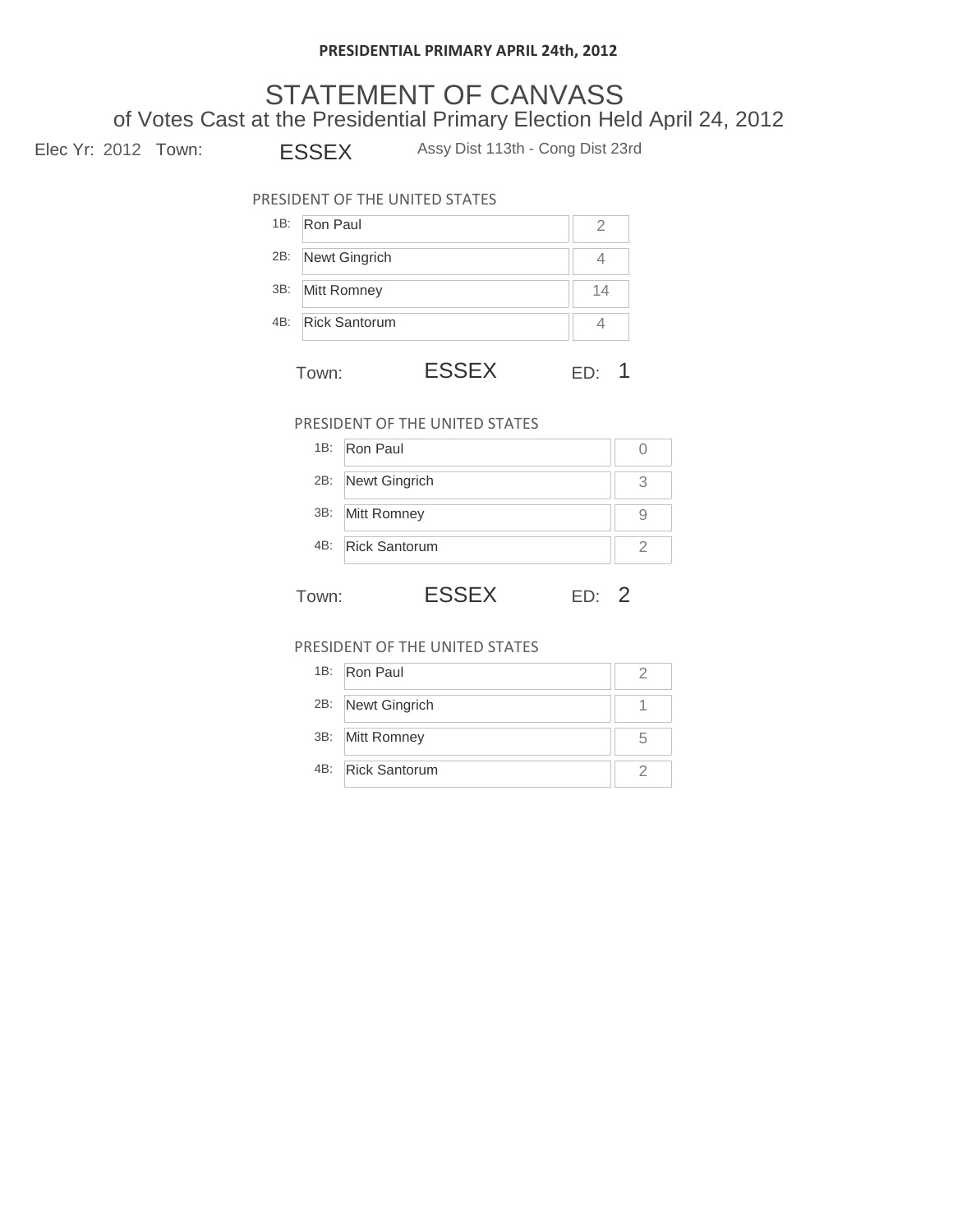## STATEMENT OF CANVASS of Votes Cast at the Presidential Primary Election Held April 24, 2012

Elec Yr: 2012 Town: **JAY** Assy Dist 113th - Cong Dist 23rd

## PRESIDENT OF THE UNITED STATES

|     | 1B: Ron Paul         | 10 |
|-----|----------------------|----|
| 2B: | Newt Gingrich        | 3  |
| 3B: | Mitt Romney          | 23 |
| 4B: | <b>Rick Santorum</b> |    |
|     |                      |    |

## PRESIDENT OF THE UNITED STATES 1B: Ron Paul 6 2B: Newt Gingrich 3 3B: Mitt Romney 16 4B: Rick Santorum 2

## Town: **JAY** ED: 2

| 1B: Ron Paul      |  |
|-------------------|--|
| 2B: Newt Gingrich |  |
| 3B: Mitt Romney   |  |
| 4B: Rick Santorum |  |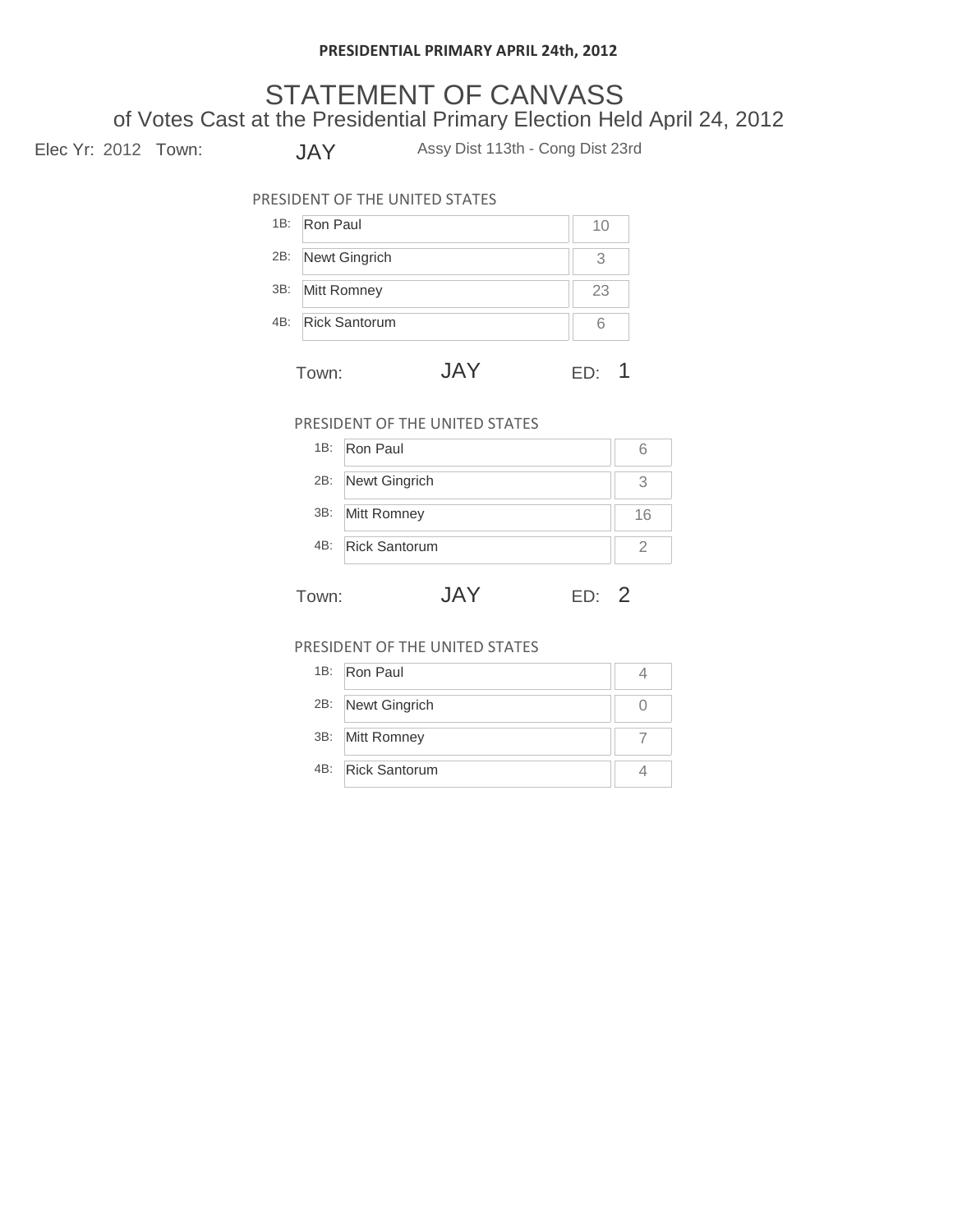## STATEMENT OF CANVASS of Votes Cast at the Presidential Primary Election Held April 24, 2012

Elec Yr: 2012 Town: KEENE Assy Dist 113th - Cong Dist 20th

## PRESIDENT OF THE UNITED STATES

| 1B: | Ron Paul             |    |
|-----|----------------------|----|
| 2B: | Newt Gingrich        |    |
|     | 3B: Mitt Romney      | 38 |
| 4B: | <b>Rick Santorum</b> |    |
|     |                      |    |

## Town: **KEENE** ED: 1

#### PRESIDENT OF THE UNITED STATES

| 1B: Ron Paul      |    |
|-------------------|----|
| 2B: Newt Gingrich | З  |
| 3B: Mitt Romney   | 23 |
| 4B: Rick Santorum |    |
|                   |    |

## Town: **KEENE** ED: 2

| 1B: Ron Paul      |    |
|-------------------|----|
| 2B: Newt Gingrich |    |
| 3B: Mitt Romney   | 15 |
| 4B: Rick Santorum |    |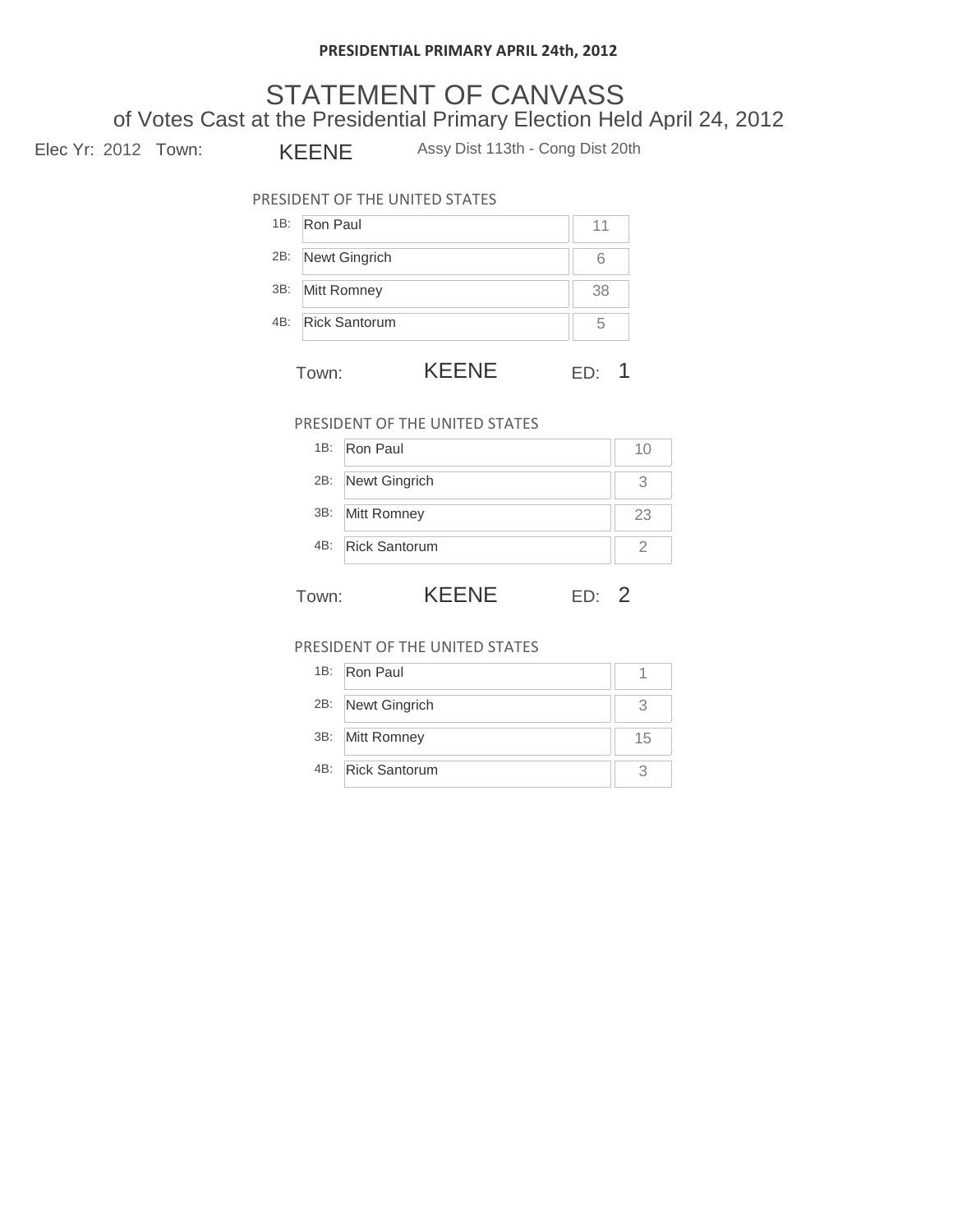STATEMENT OF CANVASS of Votes Cast at the Presidential Primary Election Held April 24, 2012

Elec Yr: 2012 Town: LEWIS ED: Assy Dist 113th - Cong Dist 23rd

| 1B: Ron Paul      |    |
|-------------------|----|
| 2B: Newt Gingrich |    |
| 3B: Mitt Romney   | 13 |
| 4B: Rick Santorum |    |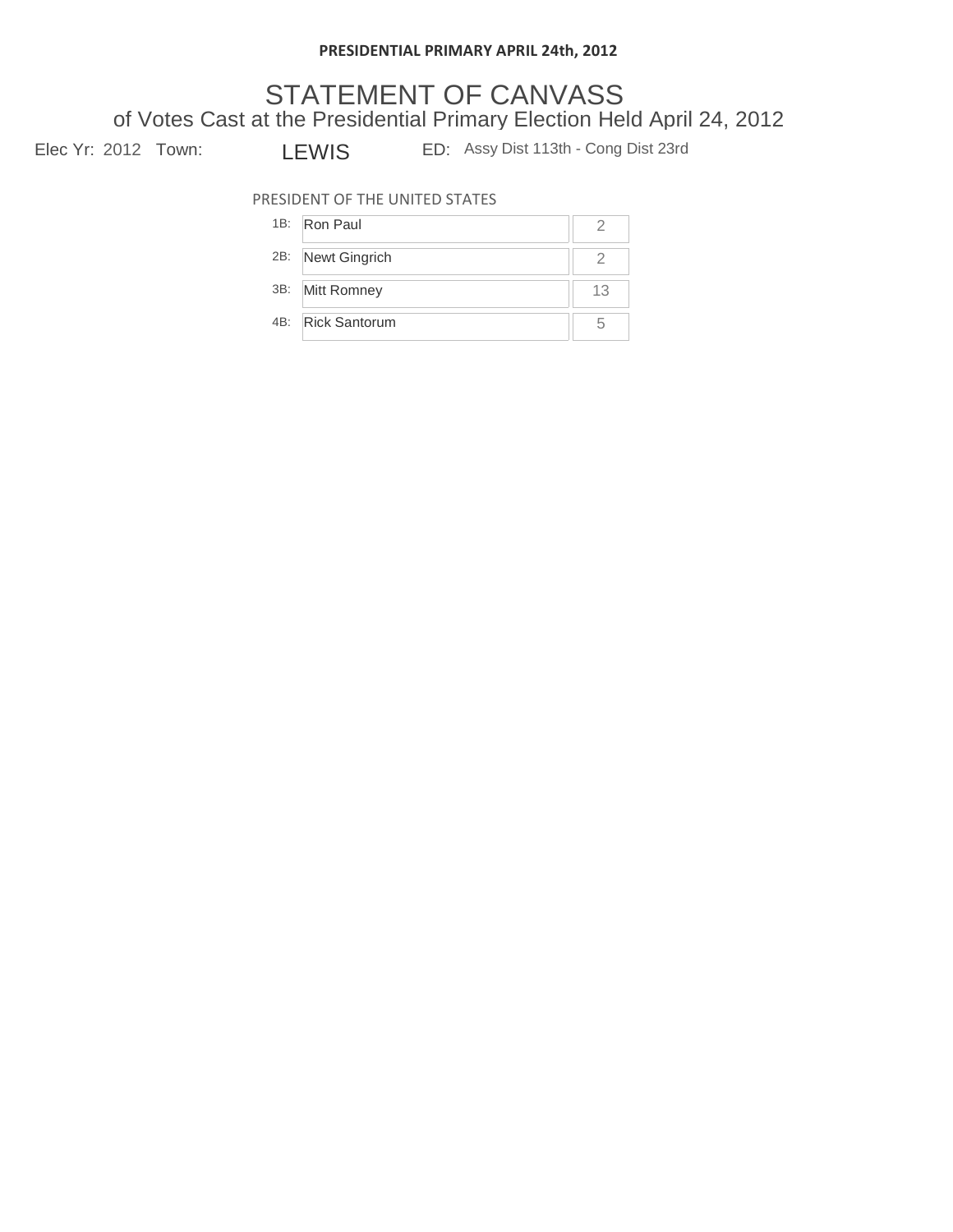## STATEMENT OF CANVASS of Votes Cast at the Presidential Primary Election Held April 24, 2012

Elec Yr: 2012 Town: MINERVA Assy Dist 113th - Cong Dist 23rd

|     | 1B: Ron Paul         |    |
|-----|----------------------|----|
|     | 2B: Newt Gingrich    |    |
|     | 3B: Mitt Romney      | 18 |
| 4B: | <b>Rick Santorum</b> |    |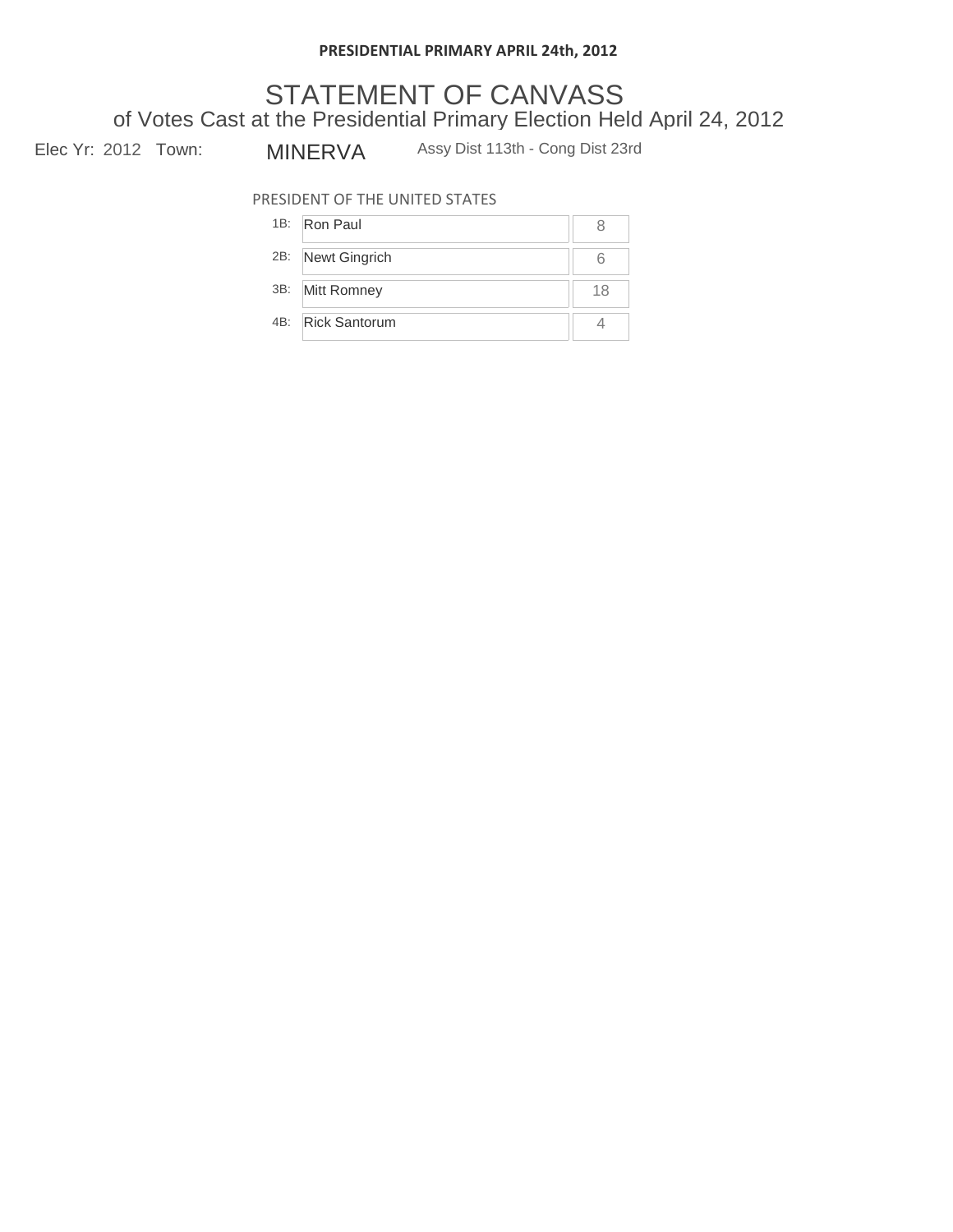## STATEMENT OF CANVASS of Votes Cast at the Presidential Primary Election Held April 24, 2012

Elec Yr: 2012 Town: MORIAH Assy Dist 113th - Cong Dist 23rd

## PRESIDENT OF THE UNITED STATES

| 1B: | Ron Paul             | 14 |
|-----|----------------------|----|
| 2B: | Newt Gingrich        |    |
|     | 3B: Mitt Romney      | 33 |
| 4B: | <b>Rick Santorum</b> |    |
|     |                      |    |

## Town: MORIAH ED: 1

#### PRESIDENT OF THE UNITED STATES

| 1B: Ron Paul      |  |
|-------------------|--|
| 2B: Newt Gingrich |  |
| 3B: Mitt Romney   |  |
| 4B: Rick Santorum |  |
|                   |  |

## Town: MORIAH ED: 2

#### PRESIDENT OF THE UNITED STATES

| 1B: Ron Paul      |     |
|-------------------|-----|
| 2B: Newt Gingrich |     |
| 3B: Mitt Romney   | 1 Y |
| 4B: Rick Santorum |     |
|                   |     |

## Town: MORIAH ED: 3

| 1B: Ron Paul      |  |
|-------------------|--|
| 2B: Newt Gingrich |  |
| 3B: Mitt Romney   |  |
| 4B: Rick Santorum |  |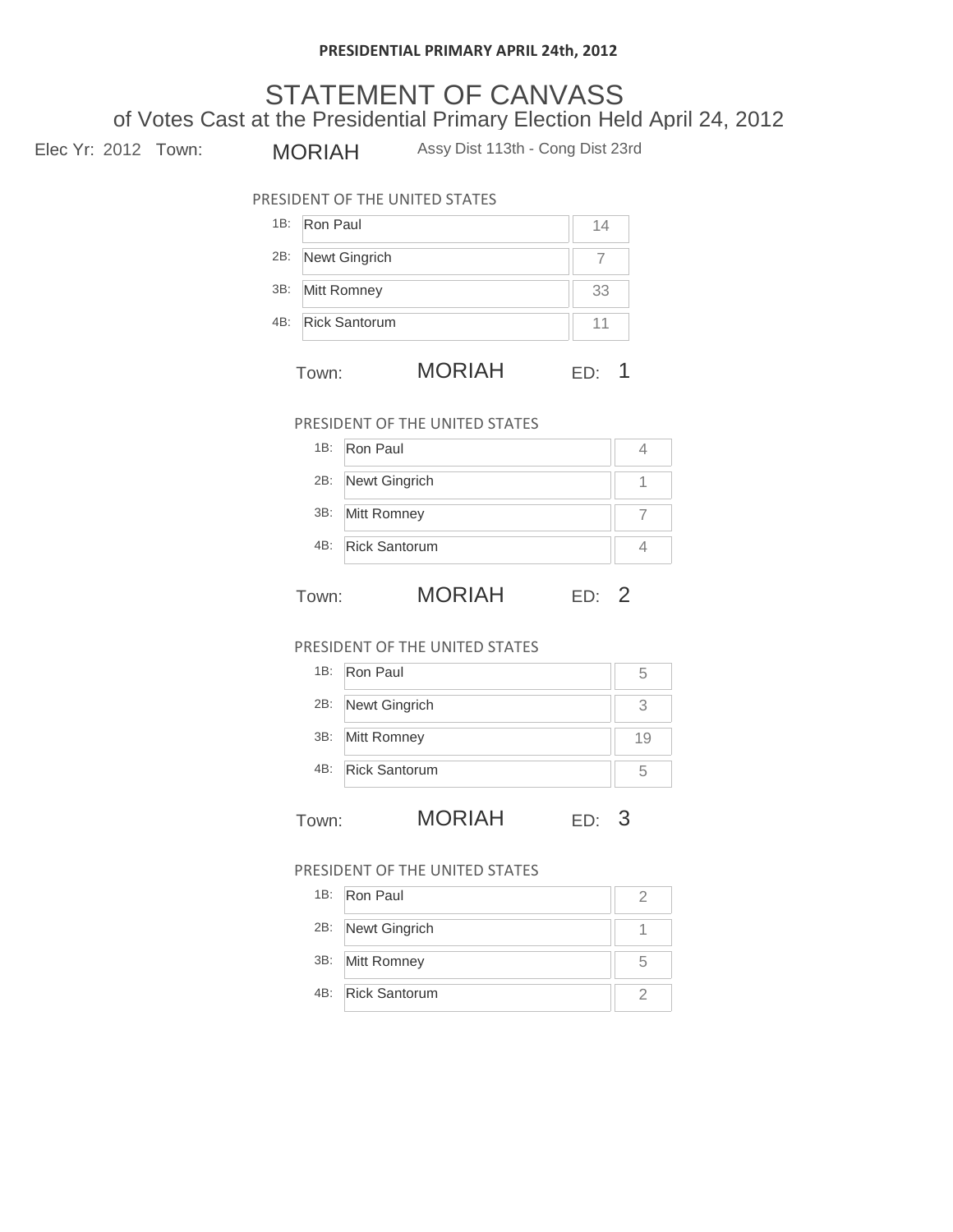## Town: **MORIAH** ED: 4

| 1B: Ron Paul      |  |
|-------------------|--|
| 2B: Newt Gingrich |  |
| 3B: Mitt Romney   |  |
| 4B: Rick Santorum |  |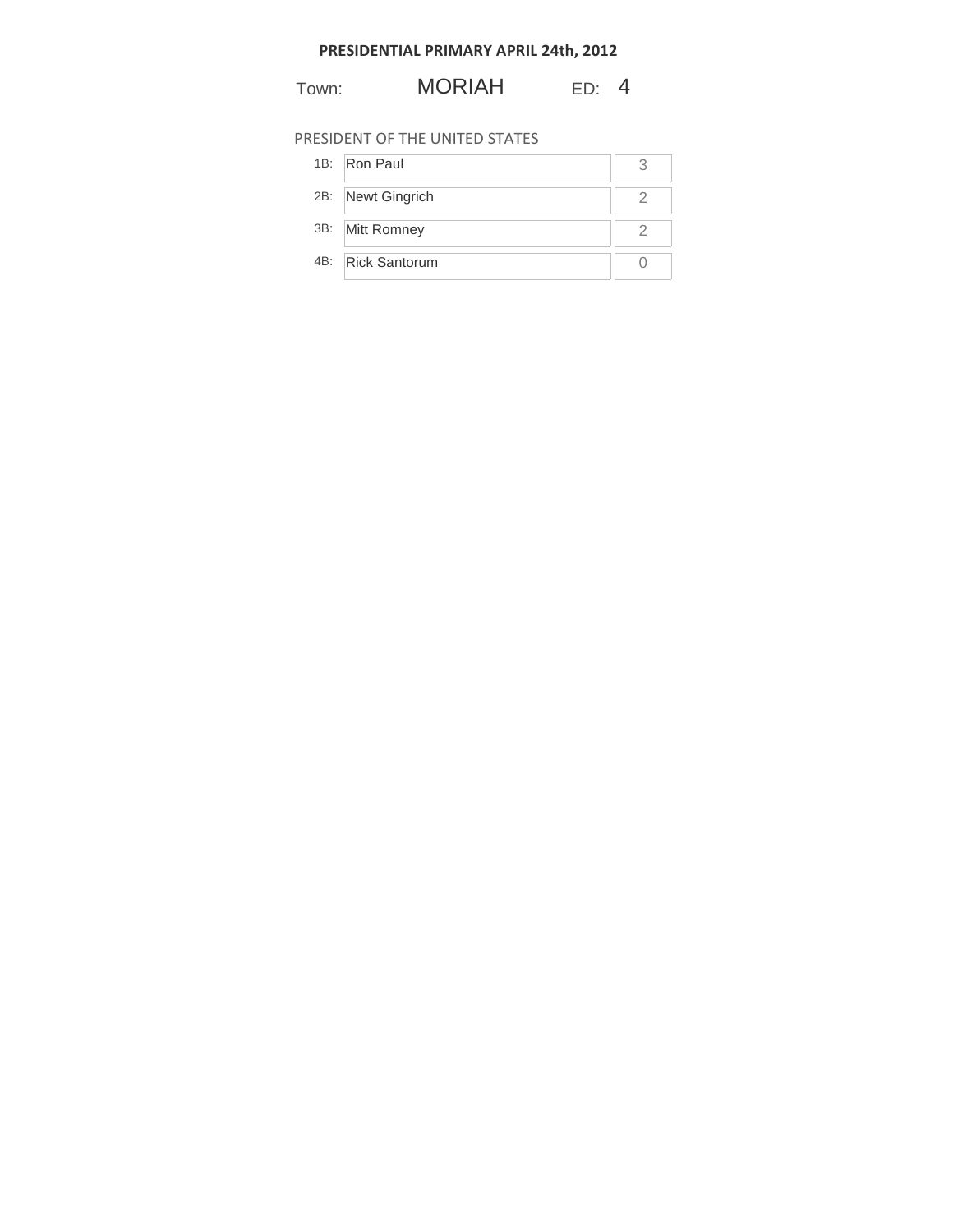## Elec Yr: 2012 Town: NEWCOMB Assy Dist 113th - Cong Dist 23rd STATEMENT OF CANVASS of Votes Cast at the Presidential Primary Election Held April 24, 2012

| 1B: Ron Paul      |    |
|-------------------|----|
| 2B: Newt Gingrich |    |
| 3B: Mitt Romney   | 13 |
| 4B: Rick Santorum |    |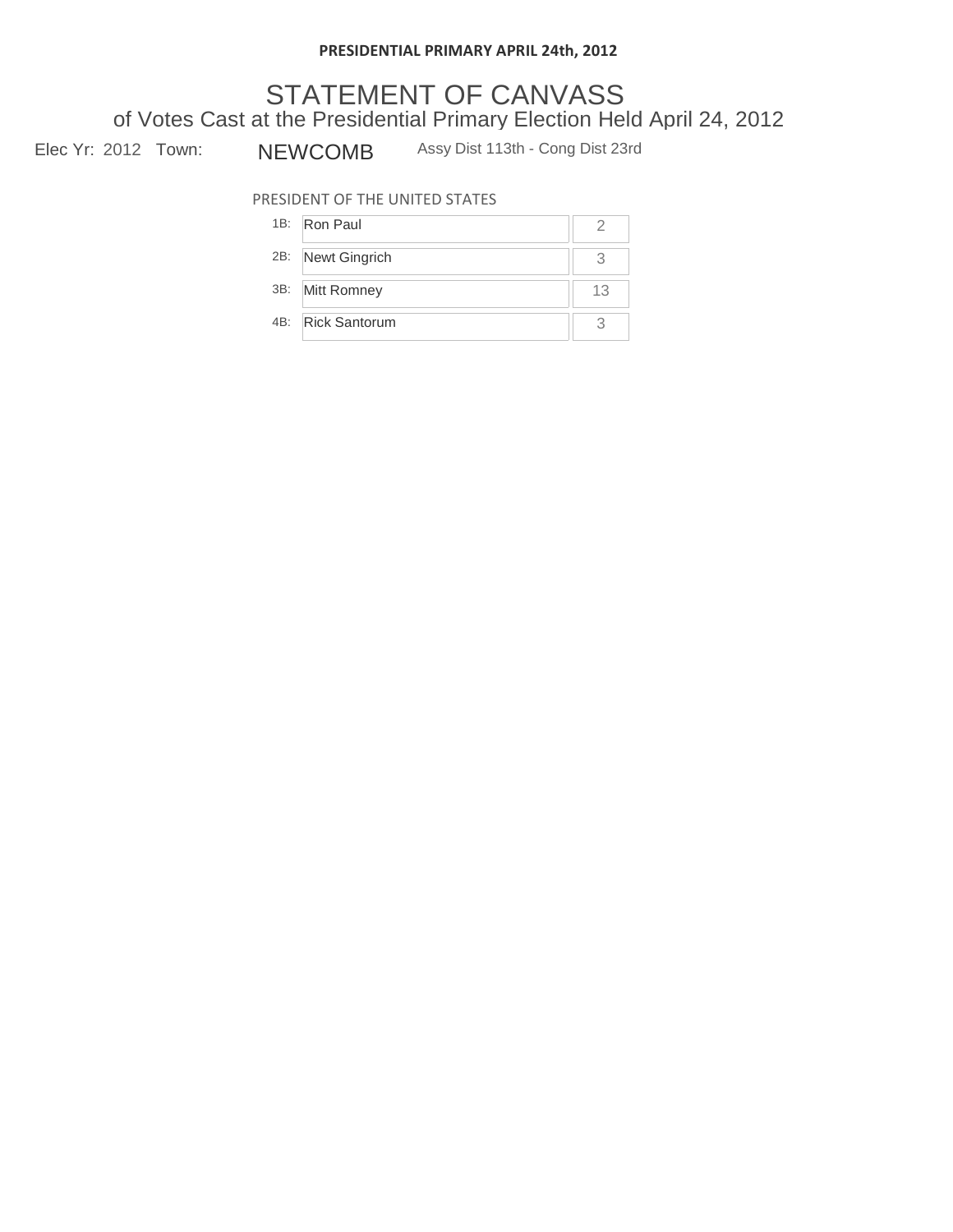## Elec Yr: 2012 Town: NORTH ELBA Assy Dist 113th - Cong Dist 20th STATEMENT OF CANVASS of Votes Cast at the Presidential Primary Election Held April 24, 2012

## PRESIDENT OF THE UNITED STATES

| 1B: Ron Paul      | 35 |
|-------------------|----|
| 2B: Newt Gingrich | 11 |
| 3B: Mitt Romney   | 73 |
| 4B: Rick Santorum | 20 |

## Town: NORTH ELBA ED: 1

#### PRESIDENT OF THE UNITED STATES

| 1B: Ron Paul      |  |
|-------------------|--|
| 2B: Newt Gingrich |  |
| 3B: Mitt Romney   |  |
| 4B: Rick Santorum |  |

## Town: NORTH ELBA ED: 2

#### PRESIDENT OF THE UNITED STATES

| 1B: Ron Paul      |  |
|-------------------|--|
| 2B: Newt Gingrich |  |
| 3B: Mitt Romney   |  |
| 4B: Rick Santorum |  |

## Town: NORTH ELBA ED: 3

| 1B: Ron Paul      |    |
|-------------------|----|
| 2B: Newt Gingrich |    |
| 3B: Mitt Romney   | 12 |
| 4B: Rick Santorum |    |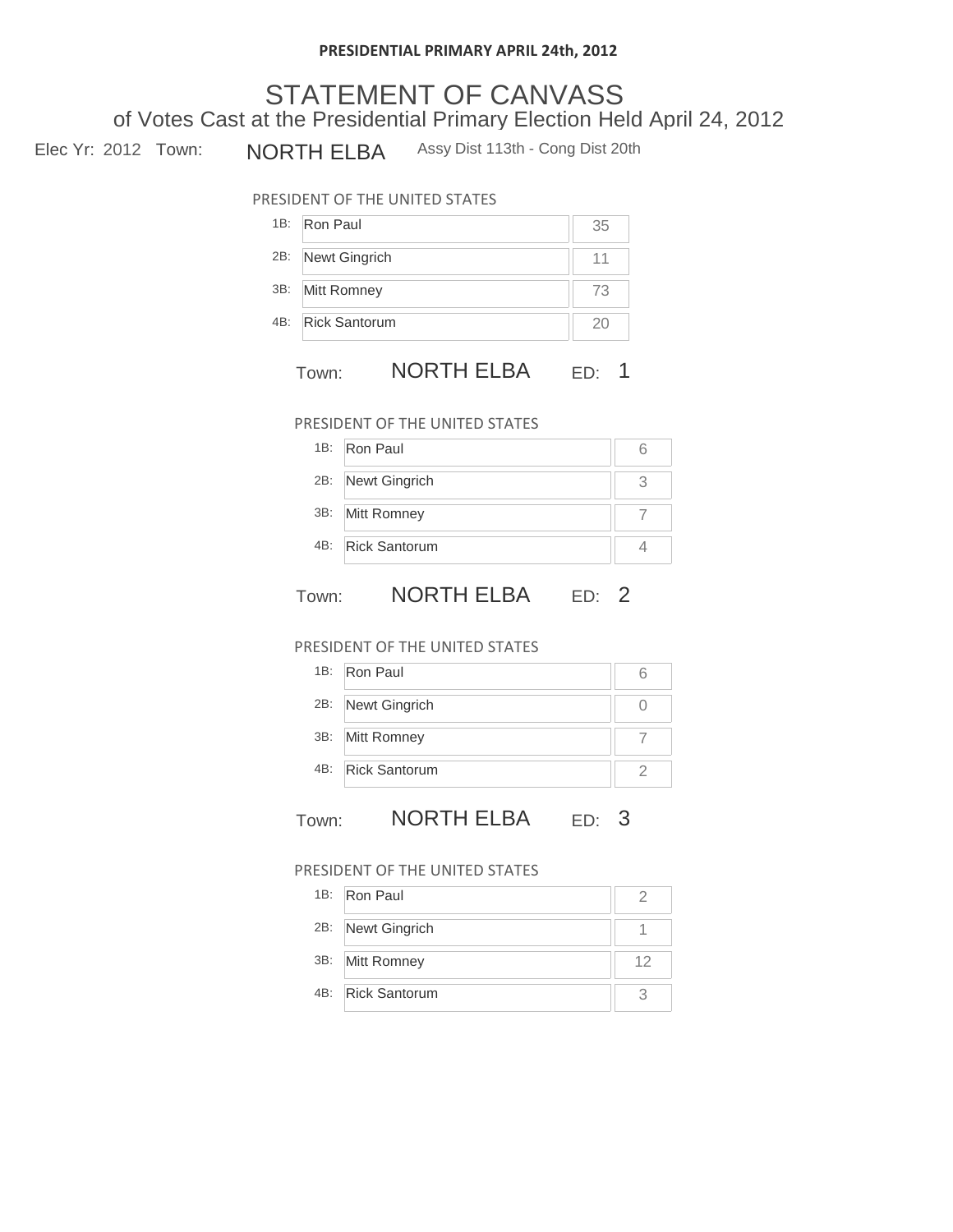## Town: NORTH ELBA ED: 4

#### PRESIDENT OF THE UNITED STATES

| 1B: Ron Paul      | h  |
|-------------------|----|
| 2B: Newt Gingrich |    |
| 3B: Mitt Romney   | 13 |
| 4B: Rick Santorum |    |

## Town: NORTH ELBA ED: 5

#### PRESIDENT OF THE UNITED STATES

| 1B: Ron Paul      |  |
|-------------------|--|
| 2B: Newt Gingrich |  |
| 3B: Mitt Romney   |  |
| 4B: Rick Santorum |  |

## Town: NORTH ELBA ED: 6

#### PRESIDENT OF THE UNITED STATES

| 1B: Ron Paul      |    |
|-------------------|----|
| 2B: Newt Gingrich |    |
| 3B: Mitt Romney   | 12 |
| 4B: Rick Santorum |    |

## Town: NORTH ELBA ED: 7

| 1B: Ron Paul      |    |
|-------------------|----|
| 2B: Newt Gingrich |    |
| 3B: Mitt Romney   | 14 |
| 4B: Rick Santorum |    |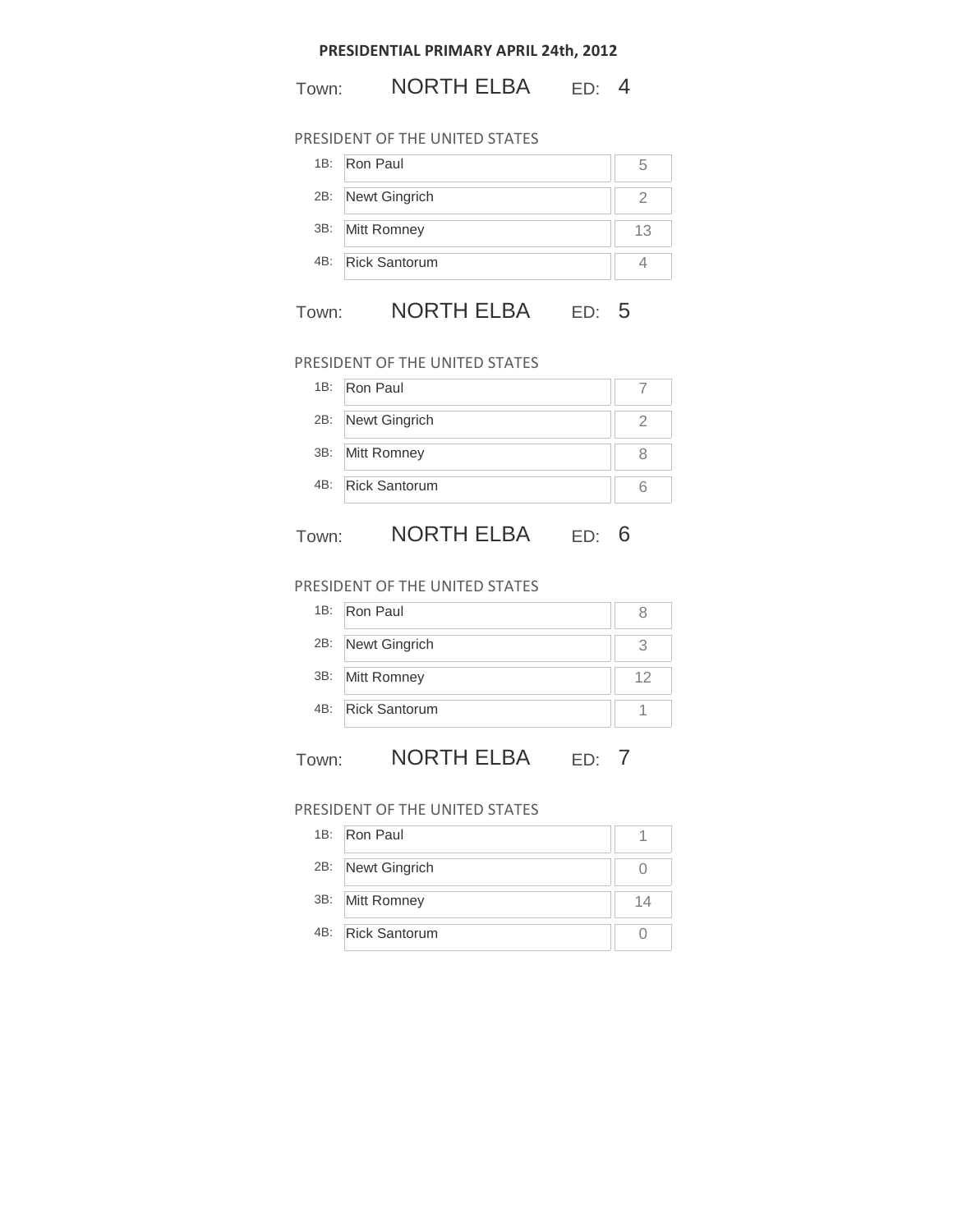## Elec Yr: 2012 Town: NORTH HUDSON Assy Dist 113th - Cong Dist 20th STATEMENT OF CANVASS of Votes Cast at the Presidential Primary Election Held April 24, 2012

| 1B: Ron Paul      |  |
|-------------------|--|
| 2B: Newt Gingrich |  |
| 3B: Mitt Romney   |  |
| 4B: Rick Santorum |  |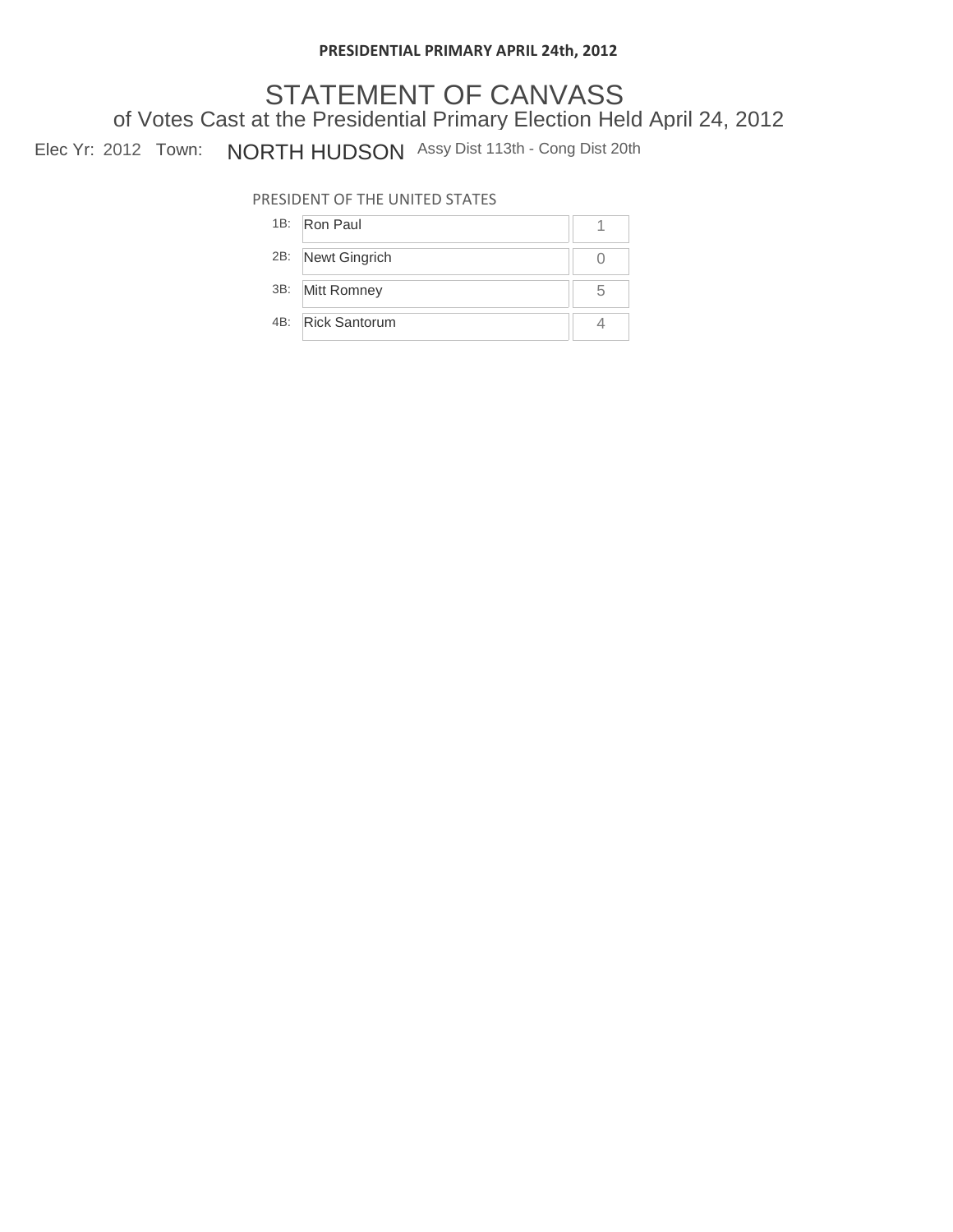## Elec Yr: 2012 Town: SCHROON Assy Dist 113th - Cong Dist 20th STATEMENT OF CANVASS of Votes Cast at the Presidential Primary Election Held April 24, 2012

## PRESIDENT OF THE UNITED STATES

| 1B: | Ron Paul             |    |
|-----|----------------------|----|
| 2B: | Newt Gingrich        |    |
| 3B: | Mitt Romney          | 45 |
| 4B: | <b>Rick Santorum</b> |    |
|     |                      |    |

## Town: SCHROON ED: 1

#### PRESIDENT OF THE UNITED STATES

| 1B: Ron Paul      |    |
|-------------------|----|
| 2B: Newt Gingrich |    |
| 3B: Mitt Romney   | 16 |
| 4B: Rick Santorum |    |
|                   |    |

## Town: **SCHROON** ED: 2

| 1B: Ron Paul      | 12           |
|-------------------|--------------|
| 2B: Newt Gingrich | h            |
| 3B: Mitt Romney   | 29           |
| 4B: Rick Santorum | $\mathsf{h}$ |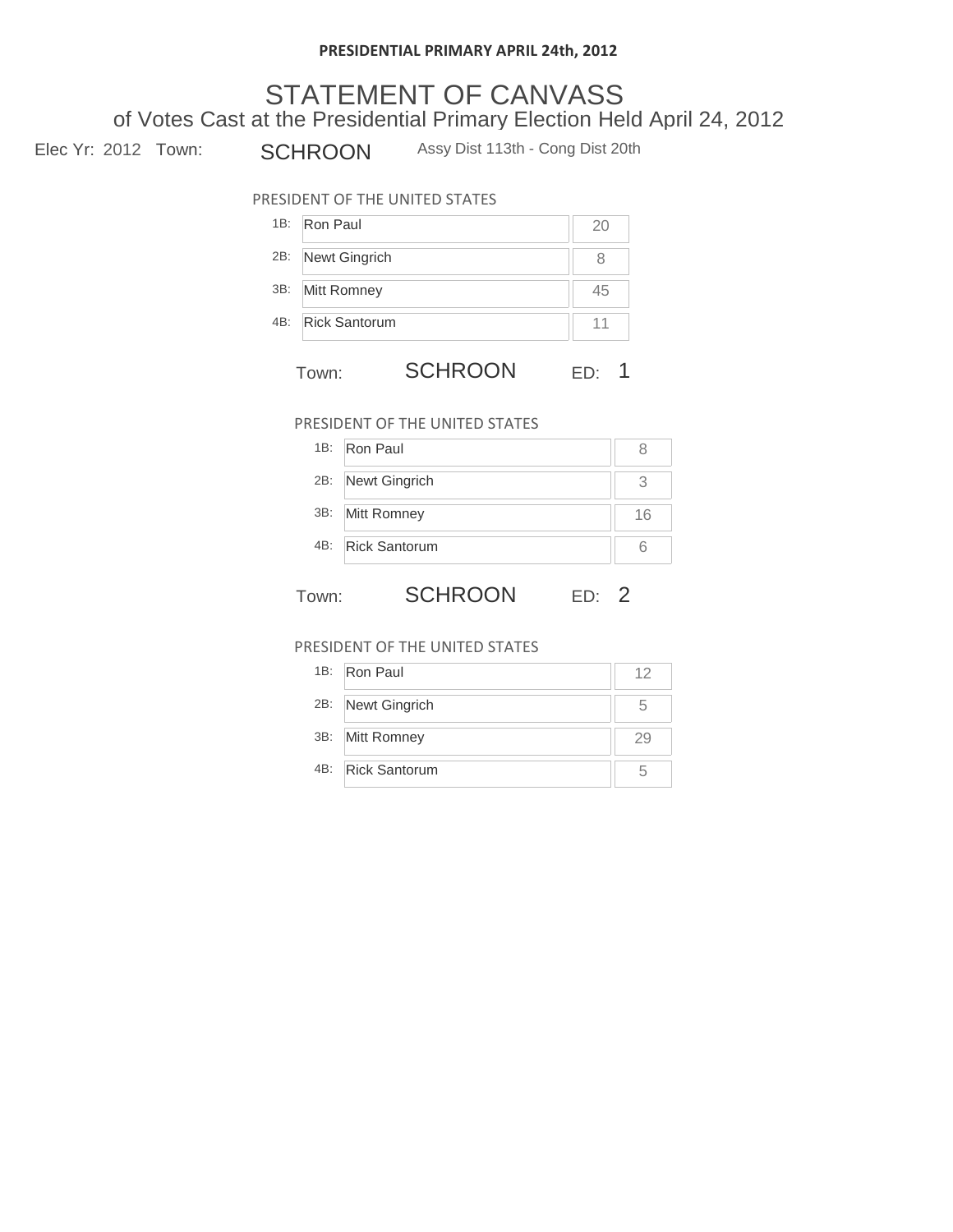## Elec Yr: 2012 Town: ST ARMAND Assy Dist 114th - Cong Dist 23rd STATEMENT OF CANVASS of Votes Cast at the Presidential Primary Election Held April 24, 2012

| 1B: Ron Paul      |  |
|-------------------|--|
| 2B: Newt Gingrich |  |
| 3B: Mitt Romney   |  |
| 4B: Rick Santorum |  |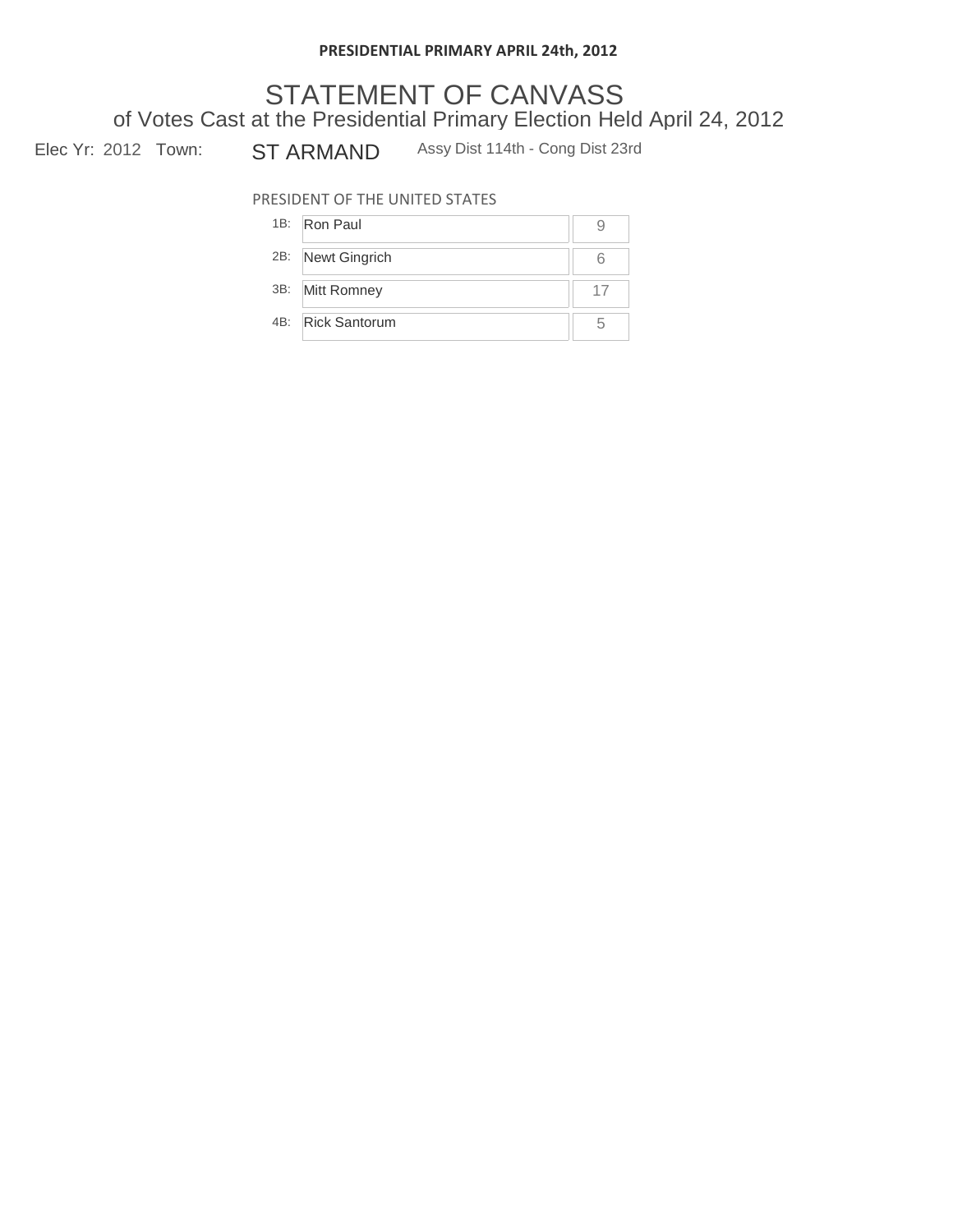## Elec Yr: 2012 Town: TICONDEROGA Assy Dist 113th - Cong Dist 20th STATEMENT OF CANVASS of Votes Cast at the Presidential Primary Election Held April 24, 2012

## PRESIDENT OF THE UNITED STATES

| 1B: Ron Paul      | 10 |
|-------------------|----|
| 2B: Newt Gingrich |    |
| 3B: Mitt Romney   | 51 |
| 4B: Rick Santorum |    |

## Town: TICONDEROGA ED: 2

#### PRESIDENT OF THE UNITED STATES

| 1B: Ron Paul      |    |
|-------------------|----|
| 2B: Newt Gingrich |    |
| 3B: Mitt Romney   | 23 |
| 4B: Rick Santorum |    |

## Town: TICONDEROGA ED: 3

#### PRESIDENT OF THE UNITED STATES

|     | 1B: Ron Paul         |    |
|-----|----------------------|----|
|     | 2B: Newt Gingrich    |    |
|     | 3B: Mitt Romney      | 15 |
| 4B: | <b>Rick Santorum</b> |    |

## Town: TICONDEROGA ED: 6

| 1B: Ron Paul      |    |
|-------------------|----|
| 2B: Newt Gingrich |    |
| 3B: Mitt Romney   | 13 |
| 4B: Rick Santorum |    |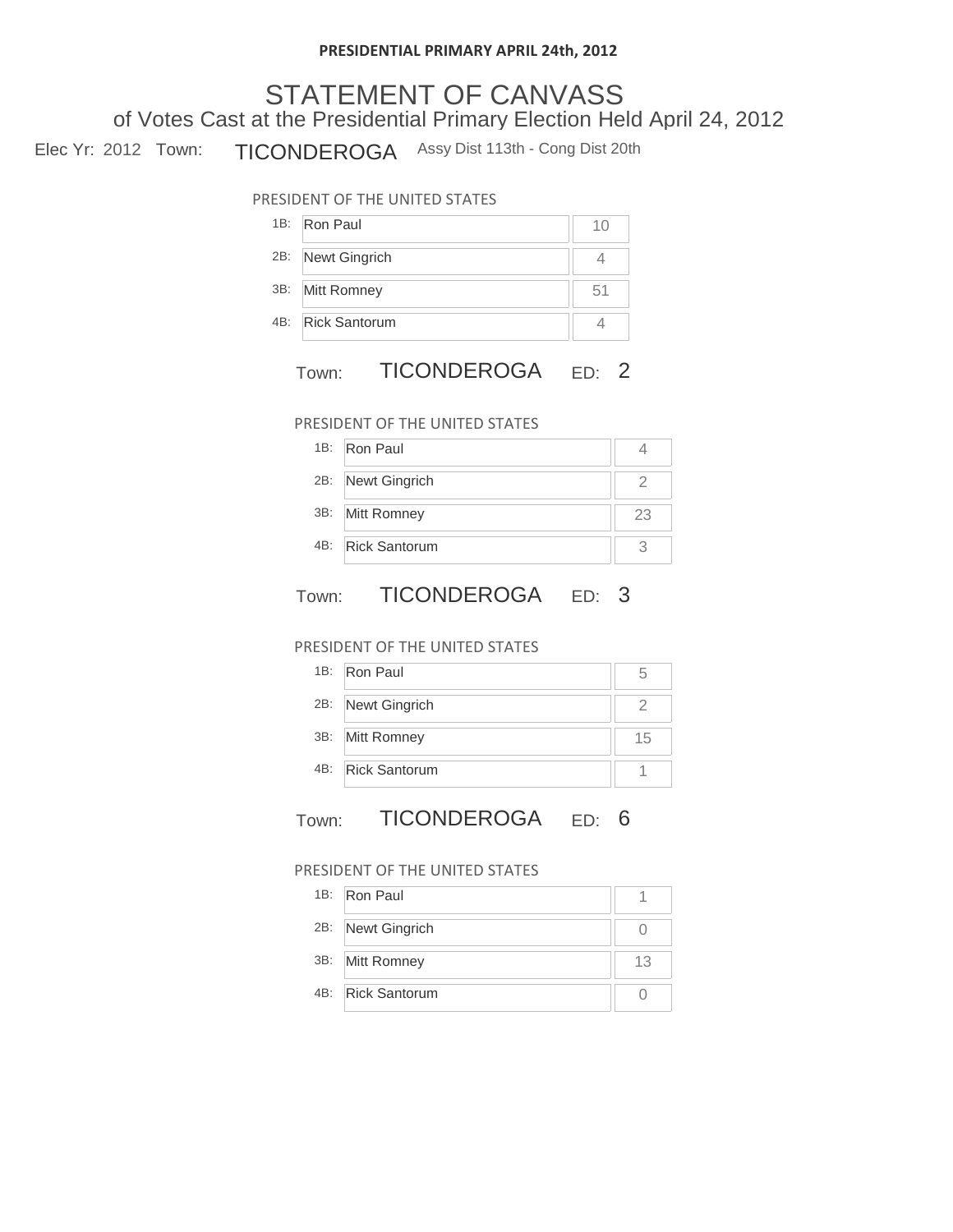## Elec Yr: 2012 Town: TICONDEROGA Assy Dist 113th - Cong Dist 23rd STATEMENT OF CANVASS of Votes Cast at the Presidential Primary Election Held April 24, 2012

## PRESIDENT OF THE UNITED STATES

| 1B: Ron Paul      |    |
|-------------------|----|
| 2B: Newt Gingrich |    |
| 3B: Mitt Romney   | 36 |
| 4B: Rick Santorum |    |

## Town: TICONDEROGA ED: 1

#### PRESIDENT OF THE UNITED STATES

| 1B: Ron Paul      |    |
|-------------------|----|
| 2B: Newt Gingrich |    |
| 3B: Mitt Romney   | 21 |
| 4B: Rick Santorum |    |

## Town: TICONDEROGA ED: 4

#### PRESIDENT OF THE UNITED STATES

| 1B: Ron Paul      |  |
|-------------------|--|
| 2B: Newt Gingrich |  |
| 3B: Mitt Romney   |  |
| 4B: Rick Santorum |  |

## Town: TICONDEROGA ED: 5

| 1B: Ron Paul      |  |
|-------------------|--|
| 2B: Newt Gingrich |  |
| 3B: Mitt Romney   |  |
| 4B: Rick Santorum |  |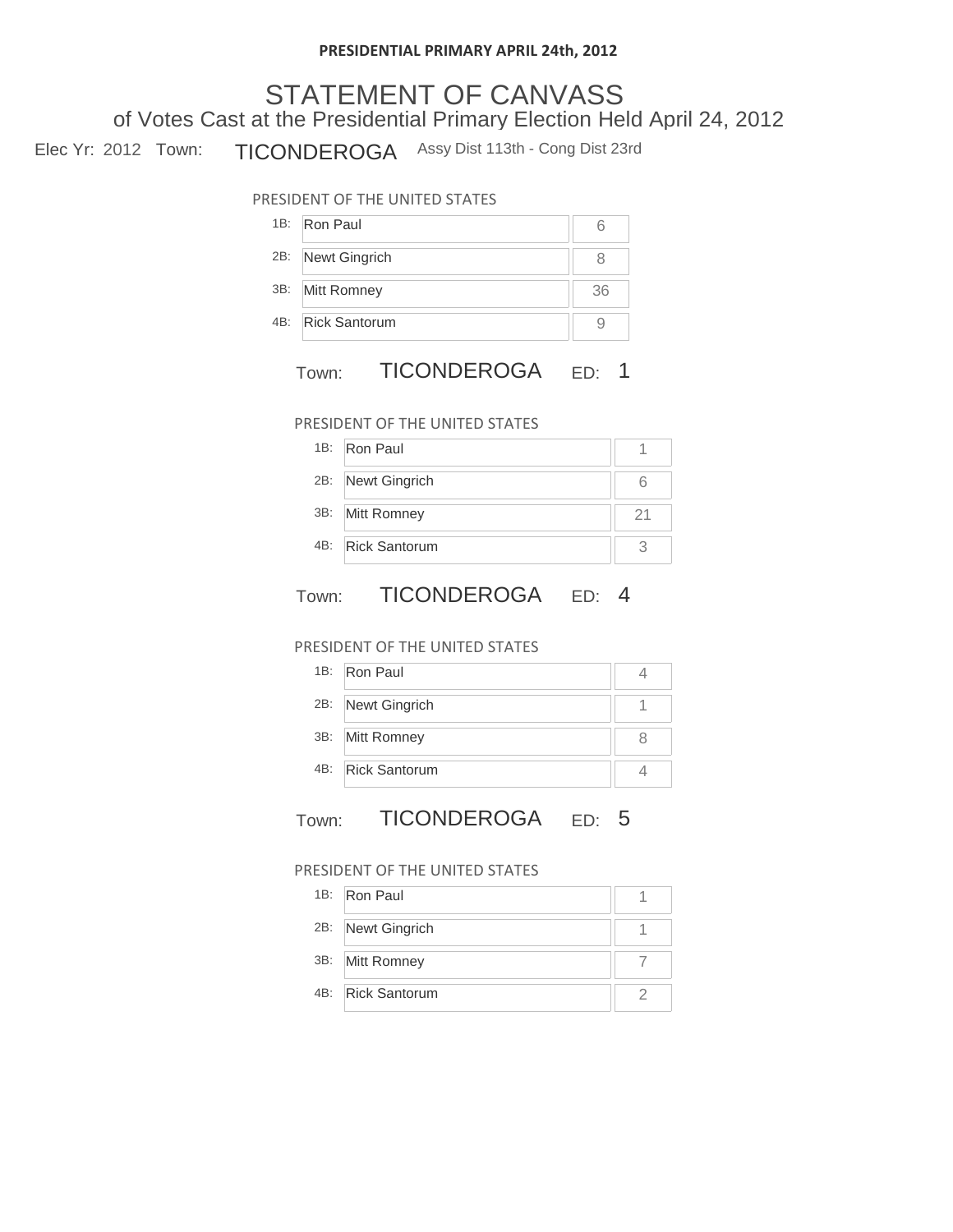## Elec Yr: 2012 Town: WESTPORT Assy Dist 113th - Cong Dist 23rd STATEMENT OF CANVASS of Votes Cast at the Presidential Primary Election Held April 24, 2012

## PRESIDENT OF THE UNITED STATES

|     | 1B: Ron Paul         | 10 |
|-----|----------------------|----|
|     | 2B: Newt Gingrich    |    |
|     | 3B: Mitt Romney      | 45 |
| 4B: | <b>Rick Santorum</b> |    |
|     |                      |    |

## Town: WESTPORT ED: 1

#### PRESIDENT OF THE UNITED STATES

| 1B: Ron Paul      |  |
|-------------------|--|
| 2B: Newt Gingrich |  |
| 3B: Mitt Romney   |  |
| 4B: Rick Santorum |  |

## Town: WESTPORT ED: 2

| 1B: Ron Paul      |    |
|-------------------|----|
| 2B: Newt Gingrich |    |
| 3B: Mitt Romney   | 35 |
| 4B: Rick Santorum |    |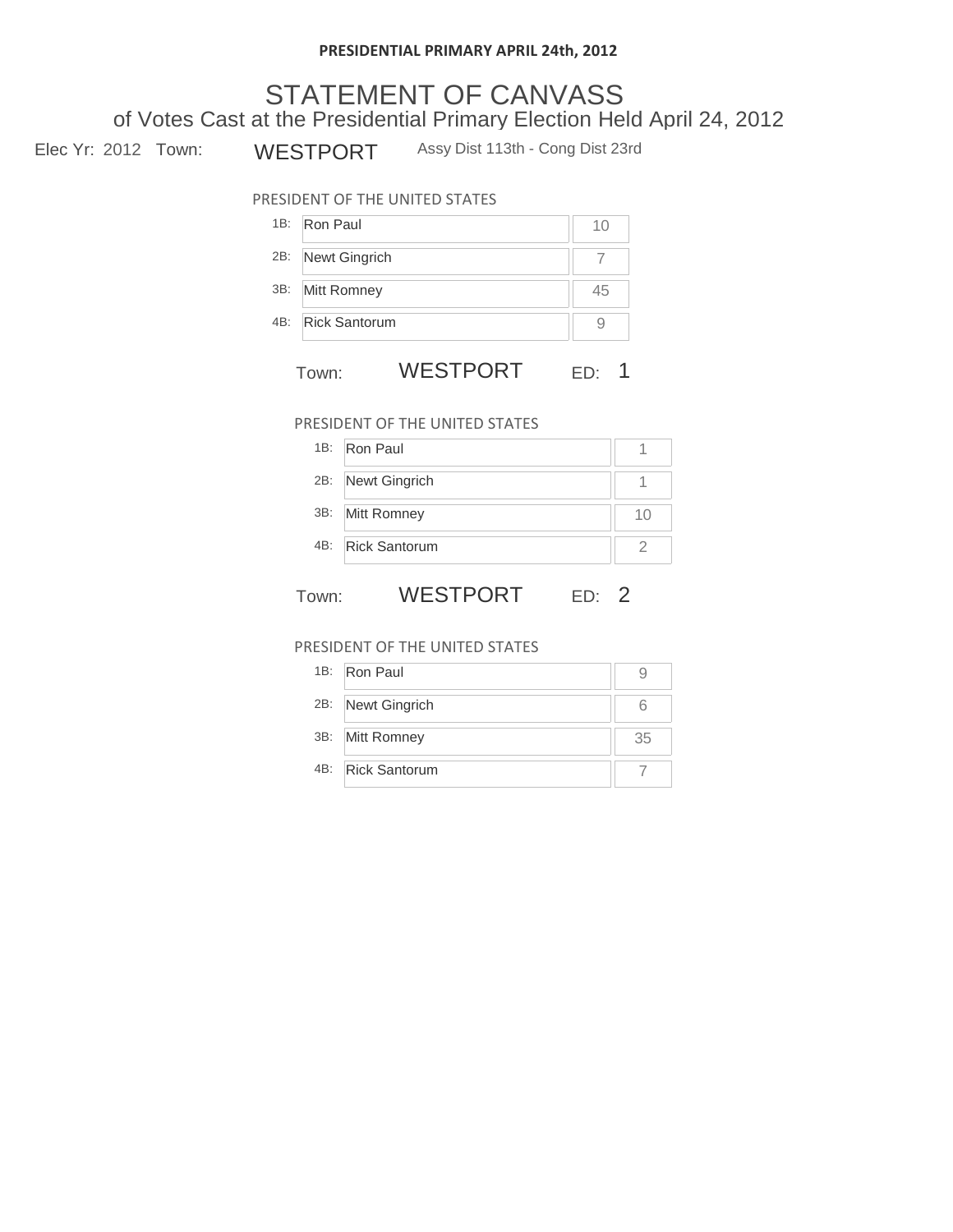## Elec Yr: 2012 Town: WILLSBORO Assy Dist 113th - Cong Dist 23rd STATEMENT OF CANVASS of Votes Cast at the Presidential Primary Election Held April 24, 2012

## PRESIDENT OF THE UNITED STATES

| 1B: Ron Paul      |    |
|-------------------|----|
| 2B: Newt Gingrich |    |
| 3B: Mitt Romney   | 25 |
| 4B: Rick Santorum |    |

## Town: WILLSBORO ED: 1

#### PRESIDENT OF THE UNITED STATES

| 1B: Ron Paul      |    |
|-------------------|----|
| 2B: Newt Gingrich |    |
| 3B: Mitt Romney   | 12 |
| 4B: Rick Santorum |    |

## Town: WILLSBORO ED: 2

| 1B: Ron Paul      |    |
|-------------------|----|
| 2B: Newt Gingrich |    |
| 3B: Mitt Romney   | 13 |
| 4B: Rick Santorum |    |